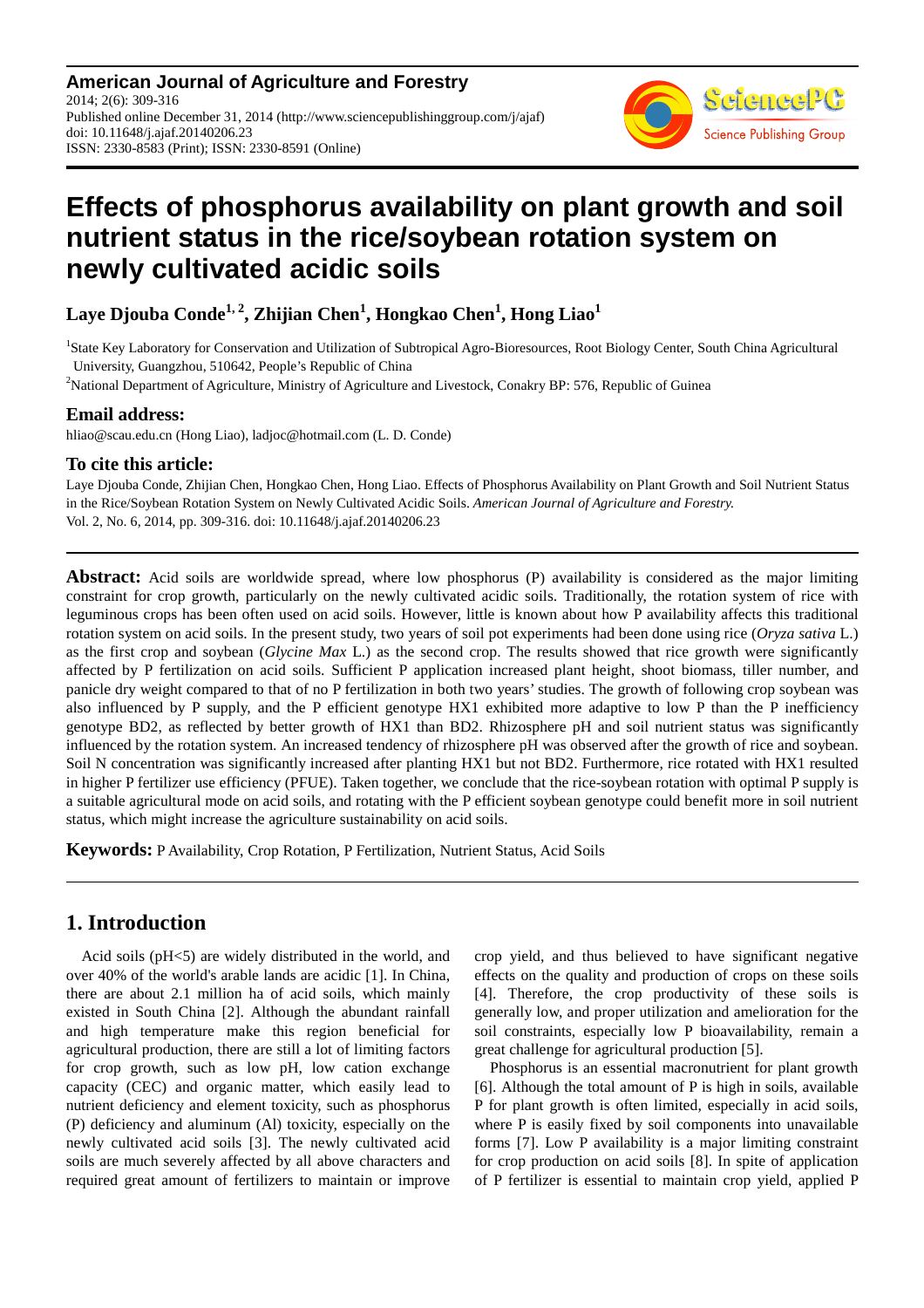fertilization efficiency is usually low (only 20%) and readily leading to P accumulation in soils and resulting in potentially environmental pollution, and thus not economic for agricultural production at developing countries or even at developed countries [9]. Furthermore, P fertilizers are produced from phosphate rock which is a non-renewable resource, and will be fully consumed within next few decades [10]. Therefore, to improve P fertilizer management as well as to enhance P efficiency in crops is absolutely necessary for environment-friendly agriculture.

Appropriate crop cultivation is absolutely necessary to increase crop biomass and yield, such as rotation and intercropping among various crop species [11]. Crop rotation has been used for thousands of years. Improvements in soil physical properties and soil organic matter including multiple years of sod, pasture, or hay, probably play a beneficial role in rotations [12]. In cereals and legumes rotation system, legumes are considered as the resource of nitrogen (N), since legume nodules have the strongly ability of  $N_2$  fixation, and thus increased N availability to the following crops, which also contributes to increase soil fertility and avoid some diseases proliferation in crops [13,14]. Furthermore, it has been reported that some pre-culture crops, such as rice and wheat, have a potential ability to mobilize insoluble P from soils and thus make the P available to the following crop species [15]. Therefore, rice rotated with legumes has been traditionally used for increasing crop yield as well as improving soil fertility.

Rice (*Oryza sativa* L.) is the world's most important crop and a primary food for half of the world's population [16]. Soybean (*Glycine max* L.) is the world's foremost provider of protein and oil, which could form symbiosis with rhizobia to form nodule and thus fix atmospheric N [17]. In this study, pot experiments on rice-soybean rotation were conducted for two years (2009 and 2010) using newly cultivated acid soils at the Ningxi experimental site of South China Agricultural University in Guangdong Province. Rice (*Oryza sativa* L., var. Hua han xi) was grown as the first crop during the first season (April-August) and then followed by two soybean genotypes (*Glycine max* L., var. HX1 and BD2) contrasting in P efficiency in the second season (August-November). Effects of P availability on the growth of rice and soybean plants as well as soil nutrient status were investigated under greenhouse conditions. The beneficial effects of rice rotating with the P efficient soybean genotype on soil nutrient status were further discussed.

# **2. Materials and Methods**

### *2.1. Plants Materials and Growth Conditions*

The rice-soybean rotation experiment had been conducted in 2009 and 2010 in a greenhouse located at the Ningxi experimental site of South China Agricultural University in Guangdong Province, China (22°56' N, 1132°57' E), where the climate is subtropical and the average annual rainfall is about 1200 mm, out of which 70-80% occurs during MayOctober. The soil has developed on a basaltic alluvium of very fine montmorillonite. The textural class of soil is Ultisols, often known as red clay soils (USDA soil taxonomy). Basic soil chemical characteristics as follows: pH, 4.38; organic matter, 0.88%; available P Bray II method [18], 8.96 mg P kg<sup>-1</sup>; available nitrogen (N), 19.58mg N kg<sup>-1</sup>; available potassium (K),  $64.25$  mg K kg<sup>-1</sup>.

One rice cultivar (*Oryza sativa* L., var. Hua Han xi) and two soybean genotypes (*Glycine Max* L., var. HX1 and BD2) were used in these two years' experiments. Among the two soybean genotypes, HX1 had been previously proved as the P efficient genotype and BD2 as the P inefficient genotype through field screening studies for P efficiency on acid soils [19]. Thirty days old rice seedlings stemming from nurses were transplanted into soil pots as the first crop from April to August. After rice plants harvested, the soil of each pot was separately sifted to eliminate the left roots, and then two soybean genotypes were grown in the same pot with the same soil materials without any fertilization from August to November at the same year.

There were three P treatments in the experiments, including high P (200 mg  $P_2O_5$  kg<sup>-1</sup> soil added as calcium super phosphate, HP), low P (100 mg  $P_2O_5$  kg<sup>-1</sup> soil added as calcium super phosphate, LP), and non P (none P fertilizer added, NP). The P fertilizer was applied to the soil and fully mixed, and then kept under submerged conditions for 1 d before transplanting. 200 mg  $kg^{-1}$  of N from urea (CO (NH<sub>2</sub>)<sub>2</sub>) and 200 mg  $kg^{-1}$  of K from potassium chloride (KCl) were applied for each treatment. All the fertilizers were applied one time as basal fertilizer before rice growth. The same soils with P fertilizers (NP, LP and HP) used for rice plants were maintained for soybean growth without any other fertilization. Each treatment had eight replicates for rice and four replicates for each soybean genotype, and thus there were 24 pots in total in each year. Plastic boxes with  $25 \text{ cm} \times 19 \text{ cm}$ and 23 cm  $\times$  23 cm (diameter  $\times$  depth) were employed in the pot experiments in 2009 and 2010, respectively. The rice and soybean plants were harvested at 105 d and 92 d after P treatments, respectively. After washing soils away with water, shoot and root samples were collected for further measurements.

### *2.2. Determination of Root Growth Parameters and P Content*

Total root length and root surface area were measured using an Epson 1640XL scanner (Epson Corp., Nagano, Japan) and further quantified with the WinRhizo software (Regent Instruments Inc., Sainte-Foy, Canada). After that, shoot and root samples were oven dried at 105°C for 30 min and further dried at 75°C for dry weight determination. Then, shoots were ground into powder, and 0.2 g sample was digested with a mixture of  $H_2SO_4$ -HClO<sub>4</sub> and total P content was measured via the phosphorus-molybdate blue color reaction [20]. The root/shoot ratio was determined as dry weight of roots divided by those of shoots. The P fertilizer use efficiency (PFUE) was calculated according to [21] as follows: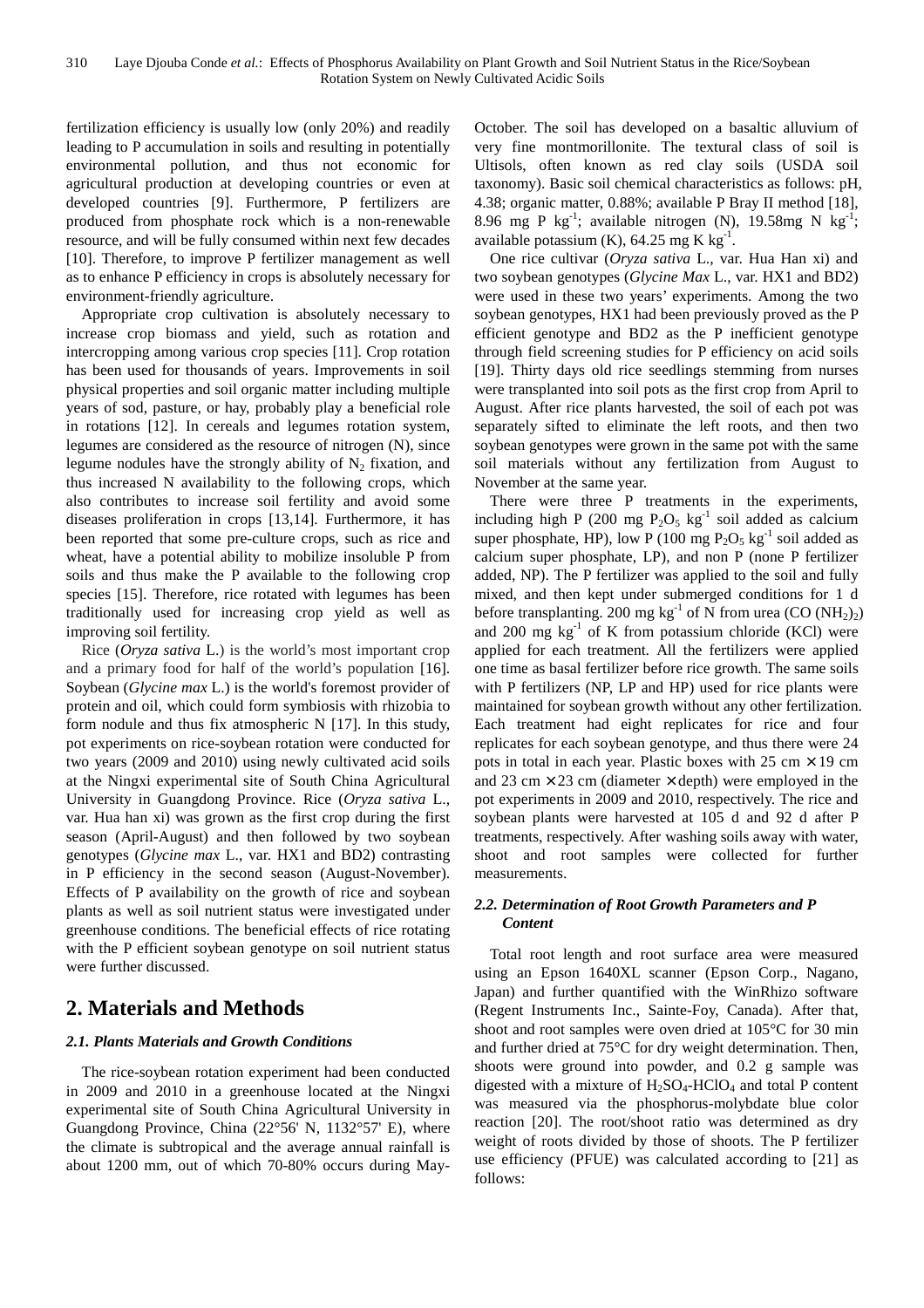$P FUE = \frac{P \text{ uptake in the fertilized treatment} - P \text{ uptake in the control treatment}}{\text{Amount of P applied for the fertilized treatment}} \times 100$  $=\frac{P \text{ uptake in the fertilized treatment}-P \text{ uptake in the control treatment}}{P \times P}$ 

Namely P uptake by plants with LP or HP treatment minus those of with NP treatment, and then divided by the amount of P fertilized in soils (LP or HP).

#### *2.3. Analysis of Soil Nutrient Status*

For determination of N, P and K content in soils, the soil samples were collected after rice or soybean plants harvested. The soil available P was extracted by the Bray II method digesting with 25 mL mixture of  $HClO<sub>4</sub>-H<sub>2</sub>SO<sub>4</sub>$  and measured as described above. N and K in soils were measured according to [20].

#### *2.4. Data Analysis*

All the statistical analysis was performed in Microsoft Excel 2003 (Microsoft Company, Redmond, WA, USA) for calculating means and standard errors. Statistical Package for Social Sciences (SPSS 15.0, 2001) was used for ANOVA and multiple comparison analysis.

### **3. Results**

#### *3.1. Rice Growth as Affected by P Availability*

|  |  | <b>Table 1.</b> Rice growth was affected by P availability in 2009 and 2010. |  |  |
|--|--|------------------------------------------------------------------------------|--|--|
|--|--|------------------------------------------------------------------------------|--|--|

| Year | <b>Treatment</b> | <b>Plant height</b><br>$^{\prime}$ cm plant <sup>-1</sup> | <b>Shoot biomass</b><br>/ g $(3 \text{ plants})^{-1}$ | <b>Tiller number</b><br>/ # $(3 \text{ plants})^{-1}$ | Panicle dry weight<br>/ g $(3 \text{ plants})^{-1}$ |
|------|------------------|-----------------------------------------------------------|-------------------------------------------------------|-------------------------------------------------------|-----------------------------------------------------|
| 2009 | NP               | $50.87 \pm 13.21$                                         | $7.75 \pm 3.44b$                                      | $7.37 \pm 2.32c$                                      | $3.18 \pm 2.55b$                                    |
|      | LP               | $78.75 \pm 6.40a$                                         | $56.53 \pm 17.82a$                                    | $33.87 \pm 5.56b$                                     | $40.62 \pm 16.24a$                                  |
|      | HP               | $82.12 \pm 7.33a$                                         | $63.54 \pm 23.17$ a                                   | $40.37 + 7.76a$                                       | $40.25 \pm 13.47$ a                                 |
|      | $F$ -value       | $26.18***$                                                | $25.57***$                                            | $75.87***$                                            | $24.58***$                                          |
| 2010 | <b>NP</b>        | $83.19 \pm 2.64c$                                         | $51.62 \pm 20.94b$                                    | $22.13 \pm 3.314c$                                    | $25.02 \pm 11.47$                                   |
|      | LP               | $99.75 \pm 3.61b$                                         | $61.08 \pm 6.409 b$                                   | $40.25 \pm 4.13b$                                     | $62.17 \pm 14.38a$                                  |
|      | HP               | $105.60 \pm 5.04a$                                        | $80.73 \pm 8.05a$                                     | $47.38 \pm 7.19a$                                     | $85.60 \pm 18.84a$                                  |
|      | $F$ -value       | $71.44***$                                                | $9.72**$                                              | $51.00***$                                            | $16.12***$                                          |

HP (200 P<sub>2</sub>O<sub>5</sub> mg kg<sup>-1</sup>) and LP (100 P<sub>2</sub>O<sub>5</sub> mg kg<sup>-1</sup>) added as calcium super phosphate. NP means none P fertilizer added. All the data are the means of eight replicates with standard error. The same letter in the same column indicated no significant difference between P treatments at the *P*<0.05 level. *F*-value was calculated by two-way ANOVA. Asterisk indicated significant difference. \*\*: 0.001<*P*<0.01; \*\*\*: *P*<0.001.

As the first crop in the rice-soybean rotation during April to August in 2009 and 2010, rice growth was significantly affected by P fertilization (*P*<0.05) (Table 1). Although similar effects on rice growth were observed between LP and HP treatments, rice growth was enhanced with increasing P application compared to that of no P fertilization (NP). For example, with sufficient P supply (HP) in soils in 2009, plant height, shoot biomass, tiller number, and panicle dry weight were significantly increased by 61.43%, 719.87%, 447.76% and 165.72% compared with that in NP conditions, respectively (Table 1). Similarly, increased P supply in 2010 also resulted in dramatically increase in plant growth. Plant height, tiller number, shoot biomass and panicle dry weight were 26.93%, 56.39%, 114.09% and 242.12% higher in HP than that in NP conditions, respectively (Table 1). Furthermore, we also observed that plant growth of all the above parameters in 2010 were better than that in 2009, which probably due to soil nutrient status in 2010 was more fertile than that in 2009.

#### *3.2. Soybean Growth as Affected by P Availability*

After rice plants harvested, two soybean genotypes contrasting in P efficiency were separately cultured in the same soils from August to November in the same year without any fertilization. For the P inefficient soybean genotype BD2 in 2009, significantly higher plant height  $(37.75 \text{ cm plant}^{-1})$ , plant biomass  $(9.65 \text{ g } (3 \text{ plants})^{-1})$  and root/shoot ratio  $(0.95 \text{ g } (3 \text{ plants})^{-1})$  were observed at HP treatment, but the above parameters were not different between LP and NP treatments (Table 2). Furthermore, P supply significantly affected BD2 root growth, including total root length and root surface area. The longest root length was observed at HP treatment followed by LP treatment, which was 326.27% and 204.71% higher than those at NP treatment. Similar response was also observed in root surface area, HP had the highest value of root surface area, followed by LP and NP (Table 2).

For the P efficient soybean genotype HX1 in 2009, the growth of HX1 was also affected by P fertilization. As shown in Table 3, increasing P supply (LP and HP) enhanced the growth of HX1, especially under HP conditions, which plant height and plant biomass was 51.06% and 231.63% higher than that in NP treatment, respectively. Furthermore, growth of HX1 roots was also influenced by P supply. The root/shoot ratio, total root length and root surface area under HP were 526%, 132.19% and 409.04% higher than that in NP conditions, respectively (Table 3).

Consistent to the results from 2009, most of the growth parameters of BD2 were increased with increasing P fertilization in 2010, especially in HP conditions (Table 2). For HX1, plant height, plant biomass and root surface area were increased with increasing P fertilization, whereas root/shoot ratio, total root length were similar within P treatments in 2010 (Table 3). Furthermore, we also found that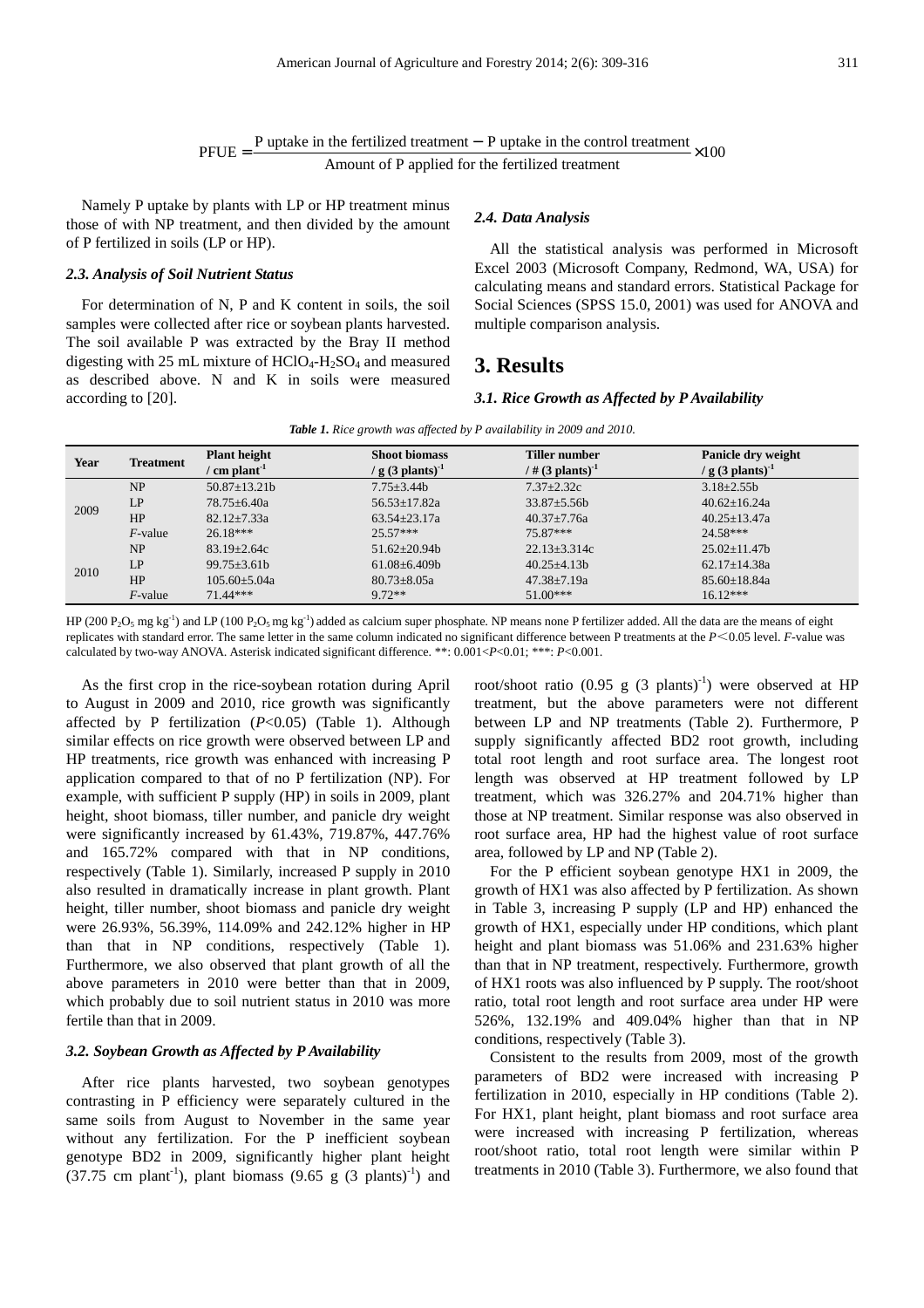most of the growth parameters in HX1 were higher than those in BD2 among different P treatments, especially in 2010 (Tables 2 and 3), confirmed that the P efficient soybean genotype HX1 have a higher P acquisition and/or utilization efficiency than BD2.

| Year | <b>Treatment</b> | Plant height / $cm$ plant <sup>-1</sup> | Plant biomass $/$ g $(3)$<br>plants) <sup>-1</sup> | Root/Shoot ratio | $RL / cm$ (3 plants) <sup>-1</sup> | $RSA / cm2 (3 plants-1)$ |
|------|------------------|-----------------------------------------|----------------------------------------------------|------------------|------------------------------------|--------------------------|
| 2009 | NP               | $26.00+1.63b$                           | $2.01 + 0.43$                                      | $0.72+0.61b$     | $61.55 + 8.72c$                    | $3.22 + 0.53c$           |
|      | LP               | $30.00 + 2.94$ h                        | $4.58 + 1.25h$                                     | $0.83 + 0.51$    | $126.00 + 47.97h$                  | $5.92 \pm 1.98b$         |
|      | HP               | $37.75 + 6.55a$                         | $9.65 + 5.21a$                                     | $0.95 + 0.23a$   | $200.82 + 38.10a$                  | $9.27 + 1.50a$           |
|      | $F$ -value       | 7.89*                                   | $7.28*$                                            | $6.34*$          | $15.22**$                          | $17.02**$                |
| 2010 | NP               | $21.00+2.16c$                           | $2.66 + 1.18c$                                     | $0.59+0.32b$     | $487.25 + 207.91h$                 | $64.50 + 14.05h$         |
|      | LP               | $24.00+1.63b$                           | $6.97 + 2.65h$                                     | $0.62 + 0.51$    | $695.50 + 111.21b$                 | $77.95 + 13.56h$         |
|      | HP               | $28.25 \pm 1.70a$                       | $10.53 \pm 6.43a$                                  | $0.96 \pm 0.80a$ | $956.75 + 328.28a$                 | $141.47 + 35.29a$        |
|      | $F$ -value       | $15.53**$                               | $13.62**$                                          | $7.59*$          | $4.06*$                            | $12.46**$                |

*Table 2. Soybean (BD2) growth was affected by P availability in 2009 and 2010.* 

HP (200 P<sub>2</sub>O<sub>5</sub> mg kg<sup>-1</sup>) and LP (100 P<sub>2</sub>O<sub>5</sub> mg kg<sup>-1</sup>) added as calcium super phosphate. NP means none P fertilizer added. RL: Root length. RSA: Root surface area. All the data are the means of four replicates with standard error. The same letter in the same column indicated no significant difference between P treatments at the *P*<0.05 level. *F*-value was calculated by two-way ANOVA. Asterisk indicated significant difference. \*: 0.01<*P*<0.05; \*\*: 0.001<*P*<0.01.

*Table 3. Soybean (HX1) growth was affected by P availability in 2009 and 2010.* 

| Year | <b>Treatment</b> | <b>Plant height</b><br>$\prime$ cm plant <sup>-1</sup> | <b>Plant biomass</b><br>/ g $(3 \text{ plants})^{-1}$ | Root/Shoot ratio  | RL<br>/ cm $(3 \text{ plants})^{-1}$ | <b>RSA</b><br>/ $cm2(3$ plants) <sup>-1</sup> |
|------|------------------|--------------------------------------------------------|-------------------------------------------------------|-------------------|--------------------------------------|-----------------------------------------------|
|      | NP               | $25.32 + 5.06h$                                        | $3.78 + 1.52h$                                        | $0.13 + 0.08a$    | $143.20 + 65.20h$                    | $5.75 + 2.04c$                                |
| 2009 | LP               | $34.00 \pm 3.16a$                                      | $5.83 \pm 02.18b$                                     | $0.25 \pm 0.12a$  | $223.05 + 84.5$ ba                   | $15.37 + 2.13h$                               |
|      | HP               | $38.25 + 2.21a$                                        | $11.38 + 4.21a$                                       | $0.94 + 0.23h$    | $332.50 + 62.34a$                    | $29.27 + 2.51a$                               |
|      | $F$ -value       | $12.82**$                                              | 18.49**                                               | $5.20*$           | $7.09*$                              | $111.29***$                                   |
|      | <b>NP</b>        | $30.50 + 1.29$ h                                       | $8.92 + 3.14c$                                        | $0.39+0.17a$      | $521.00+169.97a$                     | $71.30 + 29.85h$                              |
| 2010 | LP               | $40.50 \pm 3.69a$                                      | $13.66 \pm 5.25b$                                     | $0.33 \pm 0.11 b$ | $988.42 + 568.90a$                   | $140.32 + 70.58a$                             |
|      | HP               | $42.25 \pm 3.30a$                                      | $23.97 + 4.37a$                                       | $0.30\pm0.09b$    | $1168.83 + 349.49a$                  | $241.02 \pm 86.34a$                           |
|      | F-value          | $18.37**$                                              | $26.22***$                                            | $5.20*$           | 2.82 <sub>ns</sub>                   | $6.55**$                                      |

HP (200  $P_2O_5$  mg kg<sup>-1</sup>) and LP (100  $P_2O_5$  mg kg<sup>-1</sup>) added as calcium super phosphate. NP means none P fertilizer added. RL: Root length. RSA: Root surface area. All the data are the means of four replicates with standard error. The same letters in the same column indicate no significant difference between P treatments at the *P*<0.05 level. *F*-value was calculated by two-way ANOVA. Asterisk indicated significant difference. \*: 0.01<*P*<0.05; \*\*: 0.001<*P*<0.01; \*\*\*: *P*<0.001. ns, indicated no significant difference at the *P*<0.05 level.

#### *3.3. Effects of P Availability on Soil pH and Nutrient Status in the Rice-Soybean Rotation System*

We further investigated the changes of pH and nutrient status in rhizosphere after rice and soybean growth at three P levels. As shown in Table 4, the initial pH of the newly cultivated acid soils was 4.38 and 4.50 in 2009 and 2010, respectively. An increased tendency of rhizosphere pH was observed after the growth of rice and soybean at all P levels, especially in 2010. Furthermore, rhizosphere pH was higher after growth of HX1 as compared to BD2 (Table 4). The nutrient status in rhizosphere showed that N, P and K concentrations in soils were decreased after rice growth at three P levels, and the three tested nutrient concentrations were decreased when the P level was increased both in 2009 and 2010 (Table 5). Similarly, P and K concentration in soils were also decreased after BD2 and HX1 growth in both two years (Table 5). Interestingly, N concentration in soils was increased after soybean (both BD2 and HX1) growth both in 2009 and 2010. For example, after the growth of the P efficient soybean genotype HX1, N concentration in soils were 121.16%, 173.48% and 101.29% increasing at NP, LP and HP treatments, respectively (Table 5), which was probably attributed to the strong symbiotic N fixation ability of soybean plants to increase N concentration in soils.

*Table 4. Changes of pH in rhizosphere of rice and soybean plants in 2009 and 2010.* 

| Year |                  |                        | After rice         | After soybean    |                  |  |
|------|------------------|------------------------|--------------------|------------------|------------------|--|
|      | <b>Treatment</b> | <b>Before planting</b> |                    | BD2              | HX1              |  |
|      | NP               |                        | $4.45 \pm 0.09a$   | $5.19 \pm 0.04a$ | $5.30 \pm 0.06a$ |  |
|      | LP               |                        | $4.56 \pm 0.10a$   | $5.20 \pm 0.05a$ | $5.20 \pm 0.05a$ |  |
| 2009 | HP               | 4.38                   | $4.62 \pm 0.10a$   | $5.21 \pm 0.05a$ | $5.25 \pm 0.03a$ |  |
|      | $F$ -value       |                        | 2.01 <sub>ns</sub> | 1.21ns           | $3.11$ ns        |  |
|      | NP               |                        | $5.29 \pm 0.17a$   | $5.84 \pm 0.07a$ | $5.95 \pm 0.08a$ |  |
| 2010 | LP               |                        | $5.30 \pm 0.22a$   | $6.12 \pm 0.15a$ | $6.17 \pm 0.16a$ |  |
|      | HP               | 4.50                   | $5.31 \pm 0.24a$   | $6.25 \pm 0.16a$ | $6.33 \pm 0.19a$ |  |
|      | F-value          |                        | 1.51ns             | $2.81$ ns        | $2.91$ ns        |  |

HP (200 P<sub>2</sub>O<sub>5</sub> mg kg<sup>-1</sup>) and LP (100 P<sub>2</sub>O<sub>5</sub> mg kg<sup>-1</sup>) added as calcium super phosphate. NP means none P fertilizer added. All the data are the means of four replicates with standard error. The same letters in the same column indicate no significant difference between P treatments at the *P*<0.05 level. *F*-value was calculated by two-way ANOVA. ns, indicated no significant difference at the *P*<0.05 level.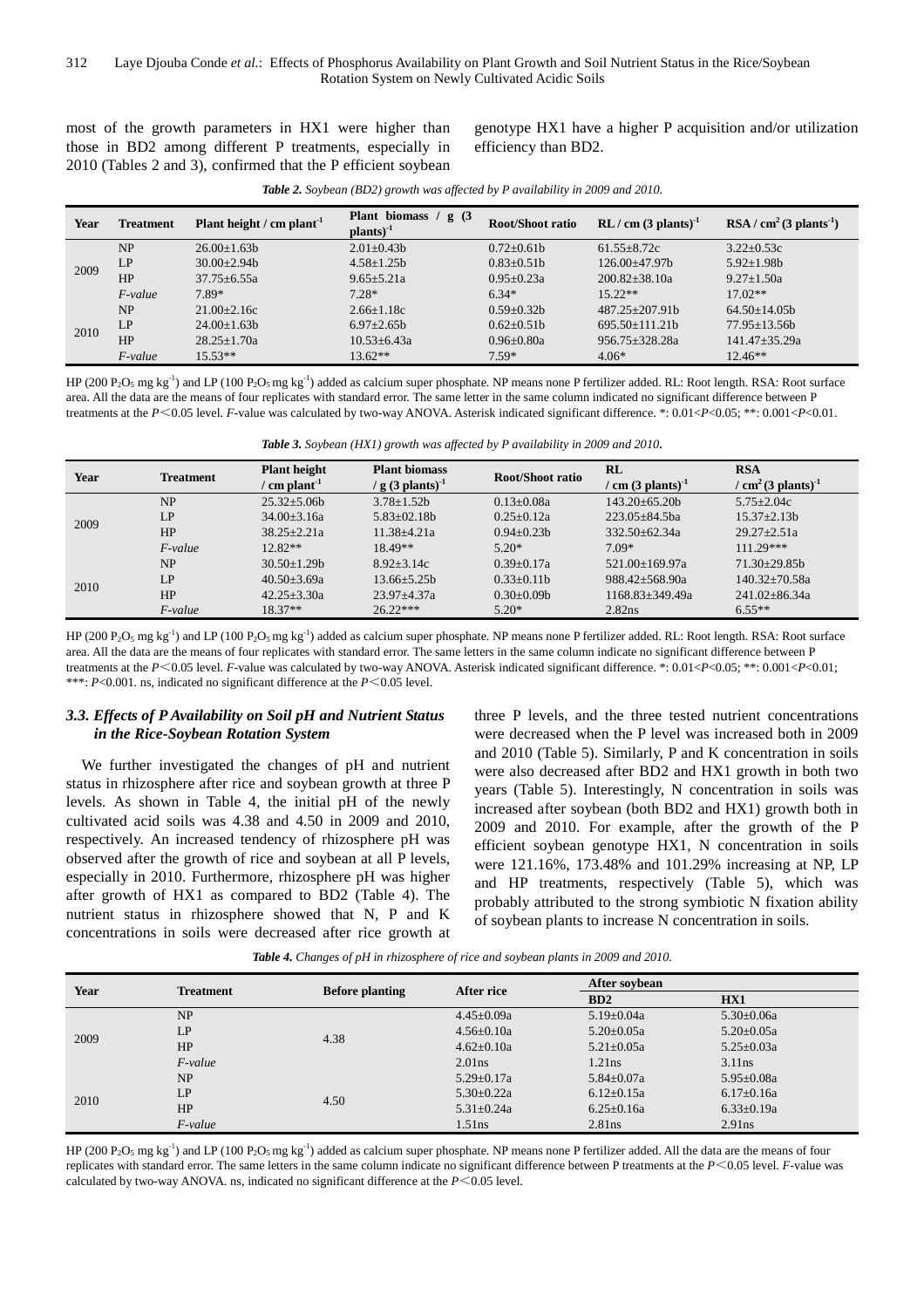*Table 5. Changes of nutrient status in rhizosphere of rice and soybean plants in 2009 and 2010.* 

|      |                 | Rice       |            |            | BD2        |            |            | HX1        |              |            |
|------|-----------------|------------|------------|------------|------------|------------|------------|------------|--------------|------------|
| Year | <b>Nutrient</b> | NP         | LP         | HP         | NP         | LP         | HP         | <b>NP</b>  | $\mathbf{L}$ | HP         |
|      | N               | $-68%$     | $-82.89\%$ | $-80.18%$  | $+121.16%$ | $+173.48%$ | $+101.29%$ | $+25.84%$  | $+42.45%$    | $+7.3%$    |
| 2009 | D               | $-5.58\%$  | $-72.29%$  | $-64.82%$  | $-7.03\%$  | $-16.95%$  | $-40.28%$  | $-42.41%$  | $-14.40%$    | $-21.32%$  |
|      | T.T<br>V        | $-38.66\%$ | $-47.76%$  | $-61.33%$  | $-47.76%$  | $-61.33\%$ | $-39.42%$  | $-47.32\%$ | $-59.23%$    | $-68.20%$  |
|      | N               | $-62.21%$  | $-83.55\%$ | $-83.09\%$ | $+78.72%$  | $+172.91%$ | $+140.54%$ | $+84.47%$  | $+180.90\%$  | $+150.61%$ |
| 2010 | D               | $-52.00\%$ | $-87.79\%$ | $-88.56%$  | $-27.80%$  | $-44.61%$  | $-44.33\%$ | $-18.25%$  | $-59.95%$    | $-53.44%$  |
|      |                 | $-30.51%$  | $-45.40\%$ | $-65.10%$  | $-16.95%$  | $-9.98%$   | $-4.09\%$  | $-33.94\%$ | $-25.94%$    | $-3.74%$   |

HP (200  $P_2O_5$  mg kg<sup>-1</sup>) and LP (100  $P_2O_5$  mg kg<sup>-1</sup>) added as calcium super phosphate. NP means none P fertilizer added. '+' means increasing rate between soil nutrient concentration before rice or soybean and after rice/or soybean; '-' means decreasing rate between soil nutrient concentration before rice/or soybean and after rice/or soybean.

### *3.4. P Fertilizer Use Efficiency (PFUE) in Rice-Soybean Rotation on Acid Soils*

The results showed that the PFUE for rice, HX1 and BD2 under HP conditions were higher than that in LP conditions in 2009 (Figure 1A), and the highest PFUE was observed in rice (42.31%) followed by HX1 (4.89%) and BD2 (3.94%) under both LP and HP conditions in 2009 (Figure 1A). Moreover, the total PFUE for rice/HX1 rotation were 46.53% and 67.42%, which were higher than that for rice/BD2 rotation (37.78% and 46.68%) in LP and HP treatments in 2009, respectively. However, in contrast to 2009, PFUE for rice under LP conditions was significantly higher than that in HP conditions in 2010, which resulted in lower total PFUE for both rice/HX1 and rice/BD2 rotation under HP conditions compared to LP treatment in 2010 (Figure 1B). These results indicated that rice rotated with the P efficient soybean genotype HX1 had higher PFUE, which is better for development of sustainable agriculture through reduced P fertilization.



*Figure 1. Phosphorus fertilizer use efficiency (PFUE) at rice-soybean rotation. (A) PFUE in 2009. (B) PFUE in 2010. HP (200 P2O5 mg kg-1) and LP (100 P2O5 mg kg-1) added as calcium super phosphate. Each bar represents the means of eight replicates for rice and four replicates for soybean with standard error.* 

### **4. Discussion**

The newly cultivated acidic soils are not suitable for crop growth because of many poor soil properties, which make it unproductive for agricultural development [20]. Low pH and low P availability are consider as the two coexisted important limiting factors for crop growth and productivity on acid soils. It has been reported that rice growth in newly cultivated acidic soils was seriously influenced and thus decreased rice productivity [22, 23]. The growth of other crop species, such as cotton and maize, was also influenced attributed to adverse soil fertility and the proliferation of plant disease [24]. Until now, diverse appropriate crop systems were improved by farmers to adapt to the infertility of newly cultivated acid soils, such as intercropping and crop rotation [25].

Crop rotation system is an effective approach to improve soil fertility and further support crop growth [26]. Rotations of cereals with legumes or waterlogged crop with legumes have positive effects on improvement in the soil physical properties [27]. Increased organic matter or plant residues returned to soils after the first cereal crop were considered as a great advantage for the soil fertility that contributed more benefits to the following crop under crop rotation system [28]

It has been demonstrated that rice and soybean rotation could increase rhizosphere pH or organic matter, which subsequently affect the growth and activity of microorganisms, and thus benefit for nutrient cycling processes in soils [29]. Presently, our results showed that after both rice and soybean growth, pH of the newly cultivated acidic soils was increased about 1 unit compared to that before crop planting, especially in 2010 (Table 4), which might benefit in improvement of soil quality and growth of the following crop. Consistently, it has been also revealed that soil pH was also increased in wheat/common bean, and maize/faba bean rotation system [30, 31]. Based on the pH changes in the 10 years' soybean and mungbeanbased rotation systems, researchers found that rotation increased up to 1 pH unit in these crop systems [32]. The near neutral pH probably resulted in maximum dissolution of P from Fe and Al complexes [33]. Additionally, in the cereal legume rotation system, legumes are prone to improve soil microbial activity, and fertility properties through increased water holding capacity, soil organic C and N content, which benefit for the next crop growth [34]. Therefore, rice and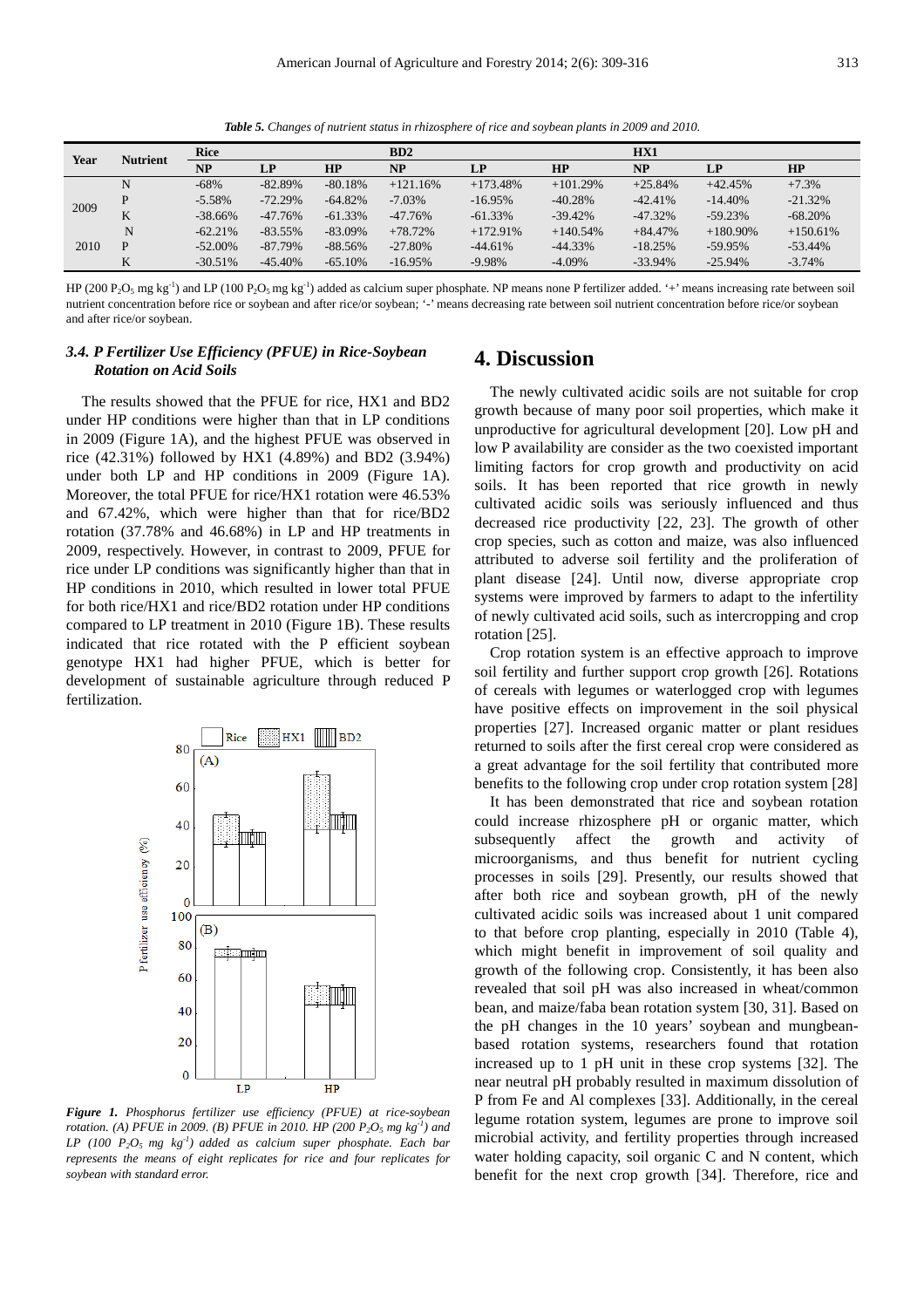soybean rotation could be one of the important approaches to improve crop production and maintain soil fertility.

In this study, after rice harvested, the concentration of N, P and K in the soil was decreased significantly as compared to soil nutrient status before rice planting (Table 5). This showed that rice plants took up significant amount of N, P and K from the soil for its proper and vigorous growth. Similar effects were also found in maize and wheat that cereal crops have to absorb adequate nutrients from soils in order to meet the demand of shoot and root growth, and thus only a few contribution to improve soil fertility [35, 36]. In contrast, N concentration in the soils was significantly increased after soybean growth, especially under LP application, as compared to soils nutrient conditions before soybean planting, while the concentration of P and K decreased significantly as compared in the soils before soybean planting (Table 5). Similar results have been reported that legume crops have positive effects on nutrient status, especially on N and P status [37]. For example, it have been reported that legume corps with the ability of symbiotic  $N_2$  fixation in nodules could lead to significantly increase in the available soil N, and thus increased N availability for the cereal crops in the legume/cereal rotation system [38]. Thus, in our rice and soybean rotation, soybean plants play an important role in increasing the N status in soils, which may be further increased the fertility of soils.

Phosphorus fertilizer use efficiency (PFUE) is a parameter that reflected the crop capacity to take up available P from rhizosphere [39]. In this study, we found that PFUE of the P efficient soybean genotype HX1 was higher than that of the P inefficient genotype BD2, especially in 2009 (Figure 1A). It has been demonstrated that crops with higher P efficiency exhibited higher PFUE in soils, such as wheat, fafa bean, chickpea and rapeseed [40]. Root architecture was closely related to P efficiency in soybean [17]. Root architecture determines the distribution of the whole root system in the different soil layers hence may affect soil exploration and exploitation of nutrients (especially for nutrients with low mobility, such as P [41, 42]. Additionally, crops with suitable root morphology probably modified rhizosphere pH and exudates organic acids into rhizosphere, and thereby increased soil P availability [43]. In this study, HX1 exhibited appropriate root/shoot ratio, root length and root surface area in all P supply conditions (Table 3), which probably helps its root system to acquire more P than BD2. Similar response has been previously reported in wheat [44] and rice [45], where P efficient genotypes highly facilitated biomass accumulation, root growth and plant P content. Therefore, P efficient genotype HX1 with appropriate root morphology was probably able to mobilize P from poorly soluble sources or to take up the available P in soil solution, and thus increased the PFUE with rice rotation on acid soils.

# **5. Conclusions**

Rice/legume rotation was significantly influenced by P availability on the newly cultivated acidic soils. Sufficient P application promoted rice growth. The growth of following crop soybean was also influenced by P supply, and the P efficient genotype HX1 exhibited more adaptive to low P than the P inefficiency genotype BD2. Furthermore, rice rotated with HX1 resulted in higher PFUE probably attributed to fine root system to acquire more P. Taken together, rice-soybean rotation with optimal P supply is a suitable agricultural mode on acid soils, and rotating with the P efficient soybean genotype could benefit more in soil nutrient status, and thereby increase the agriculture sustainability on acid soils.

# **Acknowledgments**

This work was funded by the grant of National Key Basic Research Special Funds of China (2011CB100301) and National Natural Science Foundation of China (No. 31025022).

# **References**

- [1] L.V. Kochian, O.A. Hoekenga, and M.A. Piñeros. How do crop plants tolerate acid soils? mechanisms of aluminum tolerance and phosphorus efficiency. Ann. Rev. Plant Biol. 55: 459-493, 2004.
- [2] D.Q. Feng, Z.D. Chen, X.S. Huang, and L.H. Tang. Utilization of quality forage as fish fodder in the mountainous red soil area of south China. Pratacultural Sci. 23:57-60, 2006.
- [3] H.M. Zhang, B.R. Wang, M.G. Xu, and T.L. Fan. Crop yield and soil responses to long-term fertilization on a red soil in Southern China. Pedosphere 19:199-207, 2009.
- [4] N.K. Fageria, and V.C. Baligar. Fertility management of tropical acid soil for sustainable crop production. In: Rengel, Z., ed. Handbook of soil acidity. New York, Marcel Dekker, p. 359-385, 2003.
- [5] Y. He, H. Lian, and X. Yan. Localized supply of phosphorus induces root morphological and architectural changes of rice in split and stratified soil cultures. Plant Soil 248:247-256, 2003.
- [6] K.G. Raghothama and A.S. Karthikeyan. Phosphate acquisition. Plant Soil 274:37-49, 2005.
- [7] F. Aref. Influence of zinc and boron nutrition on copper, manganese and iron concentrations in maize leaf. Aust. J. Basic Appl. Sci. 5:52-62, 2011.
- [8] X.R. Wang, J.B. Shen, and H. Liao. Acquisition or utilization, which is more critical for enhancing phosphorus efficiency in modern crops? Plant Sci. 179:302-306, 2010.
- [9] X.T. Ju, C.L. Kou, P. Christie, Z.X. Dou, and F.S. Zhang. Changes in the soil environment from excessive application of fertilizers and manures to two contrasting intensive cropping systems on the North China Plain. Environ. Pollut. 145:497- 506, 2007.
- [10] W.M. Stewart, L.L. Hammond, and S.J.V. Kauwenbergh. Phosphorus as a natural resource. Phosphorus: agriculture and the environment. P 3-22, 2005.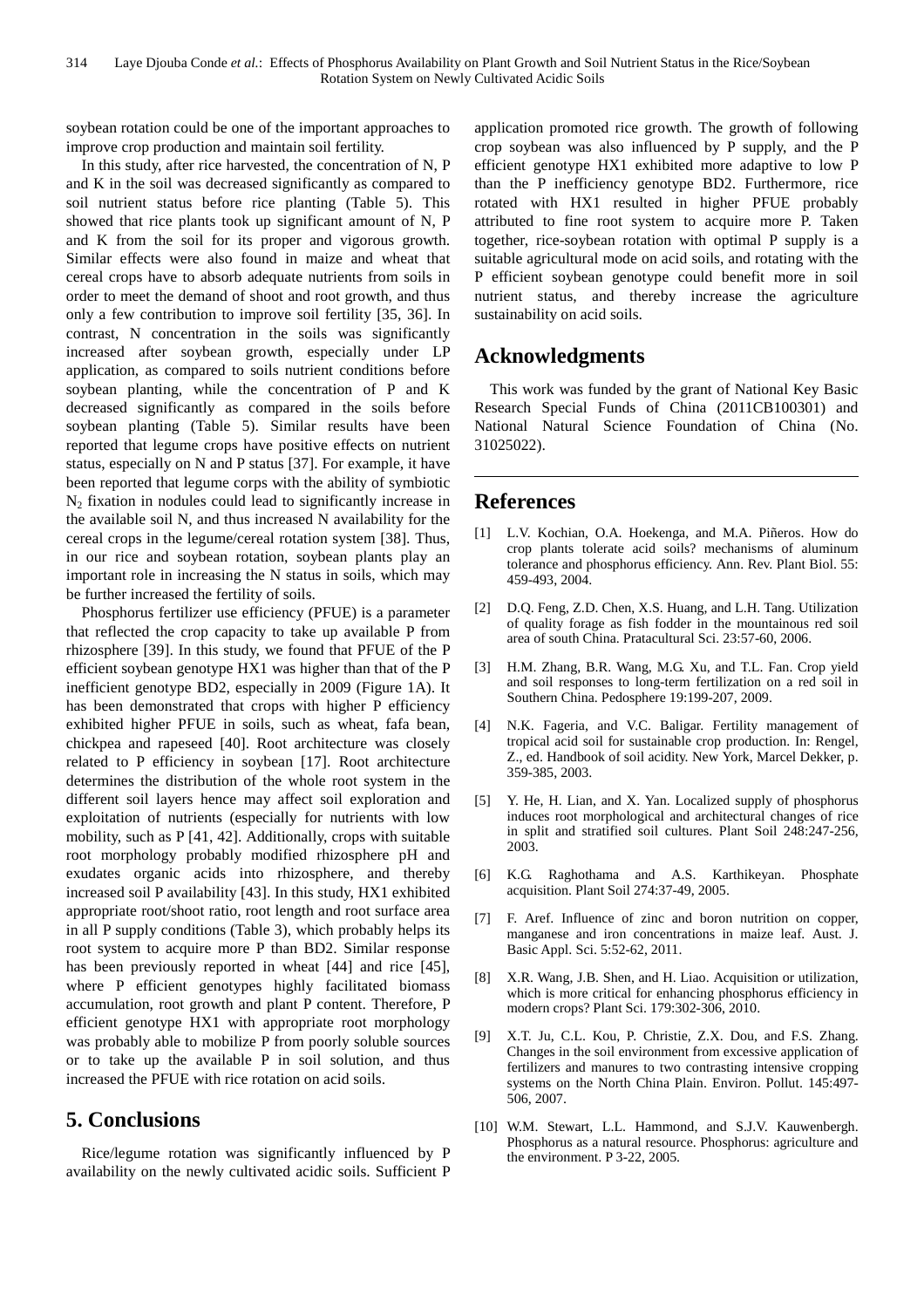- [11] C.L.A. Asadu, S.C. Obasi, A.G.O. Dixon, N. Ugele, and G.U. Chibuike. Soil fertility recovery in a cleared forestland cultivated and fallowed for seven years. J. Agri. Biodivers. Res. 25: 110-116, 2013.
- [12] D.G. Bullock. Crop rotation. Crit. Rev. Plant Sci. 11:309-326, 1992.
- [13] C.E. Ariel, A.E. Ostolaza, E.B. Giardina, and L. Giuffré. Effects of two plant arrangements in corn (Zea Mays L.) and soybean (Glycine Max L. Merrill) intercropping on soil nitrogen and phosphorus status and growth of component crops at an Argentinean argiudoll. Am. J. Agr. Forest. 1:22-31, 2013.
- [14] J. Ehrmann, and R. Karl. Plant: soil interactions in temperate multi-cropping production systems. Plant Soil 376:1-29, 2013.
- [15] H.G. Li, J.B. Shen, F.S. Zhang, P. Marschner, G. Cawthray, and Z. Rengel. Phosphorus uptake and rhizosphere properties of intercropped and monocropped maize, faba bean, and white lupin in acidic soil. Biol. Fert. Soils 46:79-91, 2010.
- [16] N.G. Dowling, S.M. Greenfield, and K.S. Fischerf. Pacific basin study center sustainability of rice in the global food system. Pacific Basin Study Center, Los Banos, Philippines, International Rice Research Institute, 1998.
- [17] H. Fujikake, H. Yashima, T. Sato, N. Ohtake, K. Sueyoshi, and T. Ohyama,. Rapid and reversible nitrate inhibition of nodule growth and N fixation activity in soybean (Glycine Max L. Merr). Soil Sci. Plant Nutr. 48:211-217, 2002.
- [18] Bray, R. H., and L. T. Kurtz. 1945. Determination of total organic and available forms of phosphorus in soils. Soil Sci. 59: 39-45.
- [19] J. Zhao, J.B Fu, H. Liao, Y. He, H. Nian, Y.M. Hu, L.J. Qiu, Y.S. Dong, and X.L. Yan. Characterization of root architecture in an applied core collection for phosphorus efficiency of soybean germplasm. Chinese Sci. Bull. 49:1611-1620, 2004.
- [20] X. Gao, X. Lu, M. Wu, H. Zhang, R. Pan, T. Jian, L. Xian, and H. Liao. Co-Inoculation with rhizobia and AMF inhibited soybean red crown rot: From field study to plant defense-related gene expression analysis. PLoS ONE 7(3):e33977, 2012.
- [21] J.M. Mohammad, A. Hammouri, and A.E Ferdows. Phosphorus fertigation and preplant conventional soil application of drip irrigated summer squash. J. Agron. 3:162-169, 2004.
- [22] P. Gruhn, F. Goletti, and M. Yudelman. Integrated nutrient management, soil fertility, and sustainable agriculture: current issues and future challenges. International Food Policy Research Institute, Washington, D.C., p. 31, 2000.
- [23] T.D. Khanh, M.I. Chung, T.D. Xuan, and S. Tawata. The exploitation of crop allelopathy in sustainable agricultural production. J. Agron. Crop Sci. 191:172-184, 2005.
- [24] A.S. Lithourgidis, C.A. Damalas, and A.A. Gagianas. Longterm yield patterns for continuous winter wheat cropping in northern Greece. Eur. J. Agron. 25:208-214, 2006.
- [25] N.K. Fageria, O.P. Morais, and V.C. Baligar. Response of rice cultivars to phosphorus supply on oxisol. Fert. Res. 16:195- 206, 1988.
- [26] D. Tilman, K.G. Cassman, P.A. Matson, R. Naylor, and S. Polasky. Agricultural sustainability and intensive production practices. Nature 418:671-677, 2002.
- [27] A.G. Good, and H.B. Perrin. Fertilizing nature: a tragedy of excess in the common. PLoS Biol. 9:e1001124, 2011.
- [28] J. Peigné, B.C. Ball, J. Roger-Estrade, and C. David1. Is conservation tillage suitable for organic farming? A review. Soil Use Manage. 23:129-144, 2007.
- [29] D.L. Karlen, G.E. Varvel, D.G. Bullock, and R.M. Cruse. Crop rotations for the 21st century. Adv. Agron. 53:1-45, 1994.
- [30] M.J. Brimecombe, F.A. DeLel, and J.M. Lynch. The effect of root exudates on rhizosphere microbil populations. In: Pinton R, Varanini Z, and Nannipieri P. Ed. The rhizosphere biochemistry and organic substances at the soil-plant Interface. Marcel Dekker, New York, p. 95-140, 2001.
- [31] E. Zagal, C. Munoz, M. Quiroz, and C. Cordova. Sensitivity of early indicators for evaluating quality changes in soil organic matter. Geoderma 151:191-198, 2009.
- [32] R. Chintala, M.M. Louis, and B.B. William. Effect of soil water and nutrients on productivity of Kentucky bluegrass system in acidic soils. J. Plant Nutr. 35:288-303, 2012.
- [33] Y. Imai, S. Miyake, D.A. Hughes, and M. Yamamoto. Identification of a GTPase-activating protein homolog in Schizosaccharomyces pombe. Mol. Cell Biol. 11:3088-3094, 1991.
- [34] G.V.N. Powell, and RD Biork. Implications of altitudinal migration for conservation strategies to protect tropical biodiversity: a case study of the Quetzal Pharomachrus mocinno at Monteverde, Costa Rica. Bird Conserv. Int. 4:243-255, 1994.
- [35] V.O. Biederbeck, H.H. Janzen, C.A. Campbell, and R.P. Zentner. Labile soil organic matter as influenced by cropping practices in an arid environment. Soil Biol. Biochem. 26:1647-1656, 1994.
- [36] C.A. Grant, D.N. Flaten, D.J. Tomasiewicz, and S.C. Sheppard. The importance of early season phosphorus nutrition. Can. J. Plant Sci. 81:211-224, 2001.
- [37] Z.H. Wang, S.X. Li, and S Malhi. Effects of fertilization and other agronomic measures on nutritional quality of crops. J. Sci. Food Agr. 88:7-23, 2008.
- [38] P. Jeffries, S. Gianinazzi, S. Perotto, K. Turnau, and J.M. Barea. The contribution of arbuscular mycorrhizal fungi in sustainable maintenance of plant health and soil fertility. Biol. Fert. Soils 37:1-16, 2003.
- [39] M.J. Unkovich, J.S. Pate, and P. Sanford. Nitrogen fixation by annual legumes in Australian Mediterranean agriculture. Aust. J. Agric. Res. 48:267-93, 1997.
- [40] V.V. Shenoy, and G.M. Kalagudi. Enhancing plant phosphorus use efficiency for sustainable cropping. Biotechnol. Adv. 23:501-513, 2005.
- [41] E.S. Jensen, B.P. Mark, and H.N. Henrik. Faba bean in cropping systems. Field Crops Res. 115:203-216, 2010.
- [42] J. P. Lynch. Root architecture and plant productivity. Plant Physiol. 109:7-13, 1995.
- [43] X.L. Yan, H. Liao, and Z.Y. Ge. Root architectural characteristics and phosphorus acquisition efficiency in plants. Chinese Bull. Bot. 17:511-519, 2001.
- [44] W.J. Horst, M. Abdou, and F. Wiesler. Genotypic differences in phosphorus efficiency of wheat. Plant Soil 155:293-296, 1993.